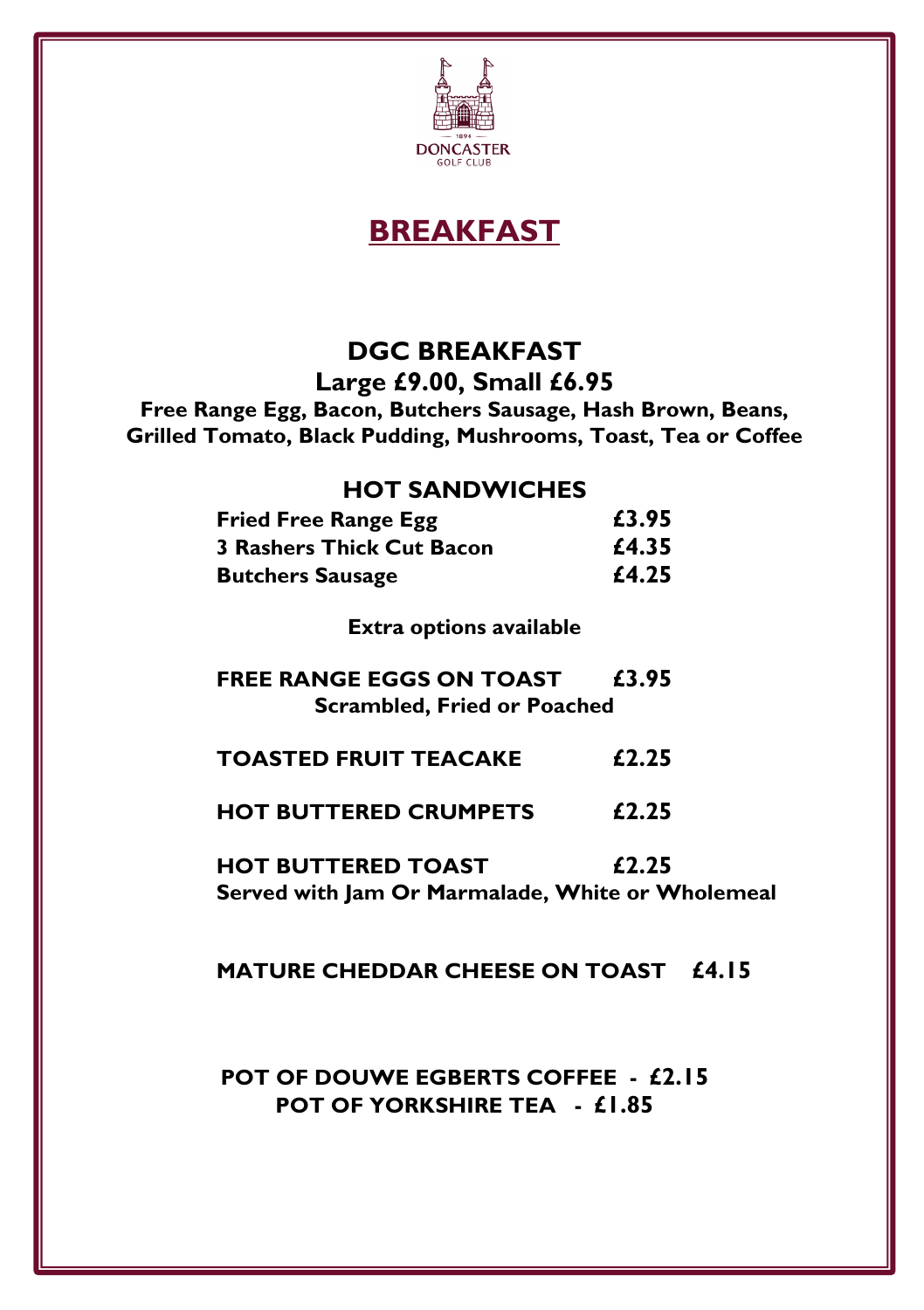

**LUNCH**

#### **COLD SANDWICHES**

| Roast Yorkshire Ham, Tomato Chutney, Mixed Leaves | £4.35 |
|---------------------------------------------------|-------|
| <b>Mature Cheddar Cheese, Sweet Pickle</b>        | £4.25 |
| <b>Free Range Egg Mayonnaise</b>                  | £3.95 |
| Tuna Mayonnaise, Cucumber                         | £4.15 |
| Roast Topside Beef, Horseradish Cream             | £4.55 |
| <b>Atlantic Prawn Marie Rose, Mixed Leaves</b>    | £4.75 |

#### **DGC CLUB SANDWICH - £6.05**

**Chicken Goujons and Thick Cut Bacon, Tomato, Leaves, Mayonnaise**

#### **HAND BATTERED FISH GOUJON SANDWICH - £4.35 Tartar Sauce**

**All of the above on white bloomer, granary or toasted**

#### **ROAST TOPSIDE OF BEEF, ONION & MUSHROOM SANDWICH - £4.95 Served with a jug of Gravy**

**CAJUN CHICKEN, ROCKET & LEMON MAYONNAISE SANDWICH - £4.70**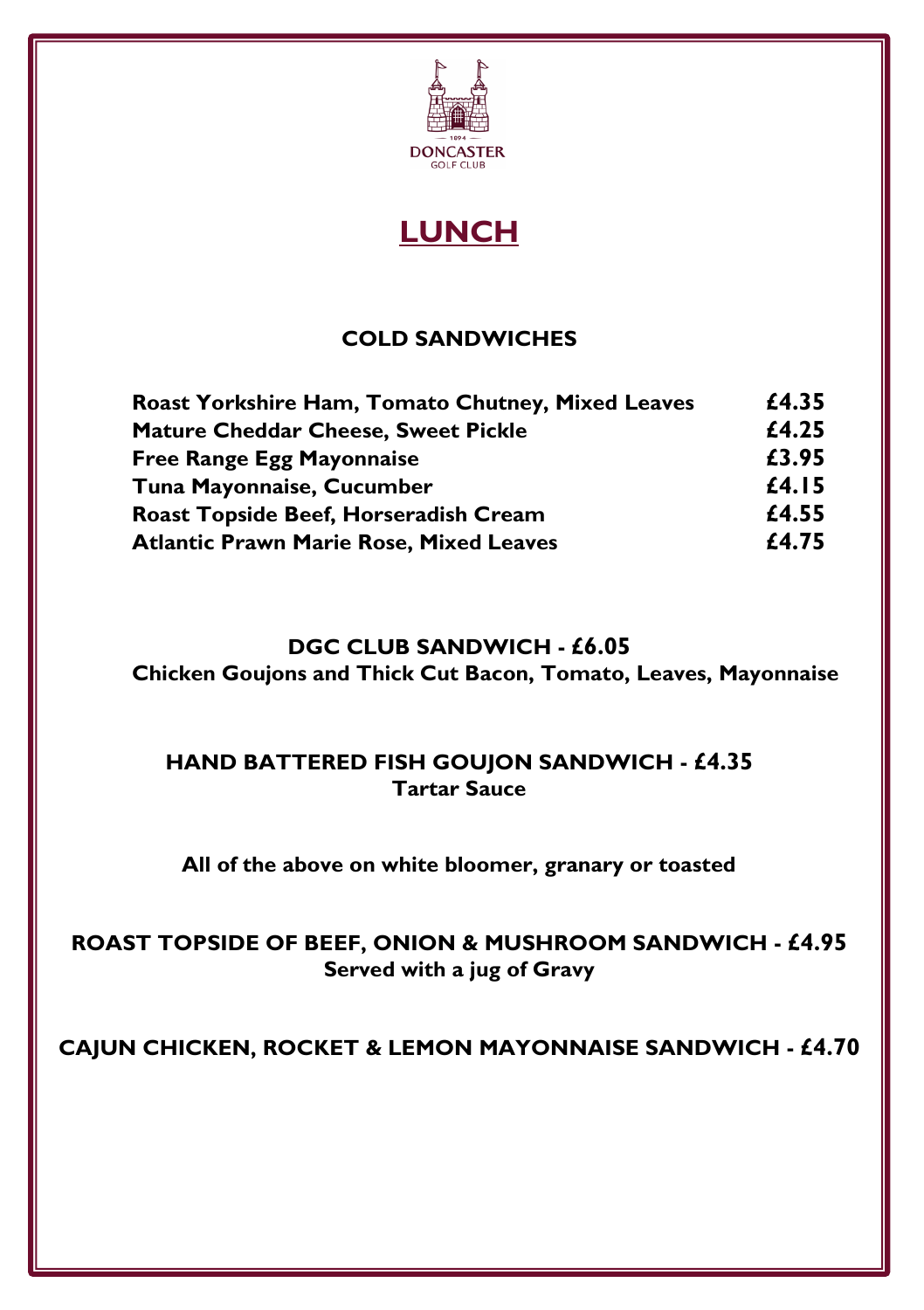

## **HOT MEALS**

**OMELETTE, SALAD, HAND CUT CHIPS – £6.90 Choice of Mature Cheddar Cheese, Roast Yorkshire Ham, Fresh Tomato, Red Onion, Tuna**

#### **DOUBLE FREE RANGE EGGS, HAND CUT CHIPS - £5.25**

**DGC BURGER STACK - £9.00 Gourmet Steak Burger, Cheddar Cheese, Thick Cut Bacon, Onion Rings, Relish, Coleslaw & Hand Cut Chips**

**DOUBLE EGGS, CUMBERLAND SAUSAGE, HAND CUT CHIPS £6.75**

**ROAST YORKSHIRE HAM, FREE RANGE EGGS - £8.45 Garden Peas, Hand Cut Chips**

**SOUTHERN FRIED CHICKEN GOUJONS - £8.75 Hand Cut Chips, Dressed Salad**